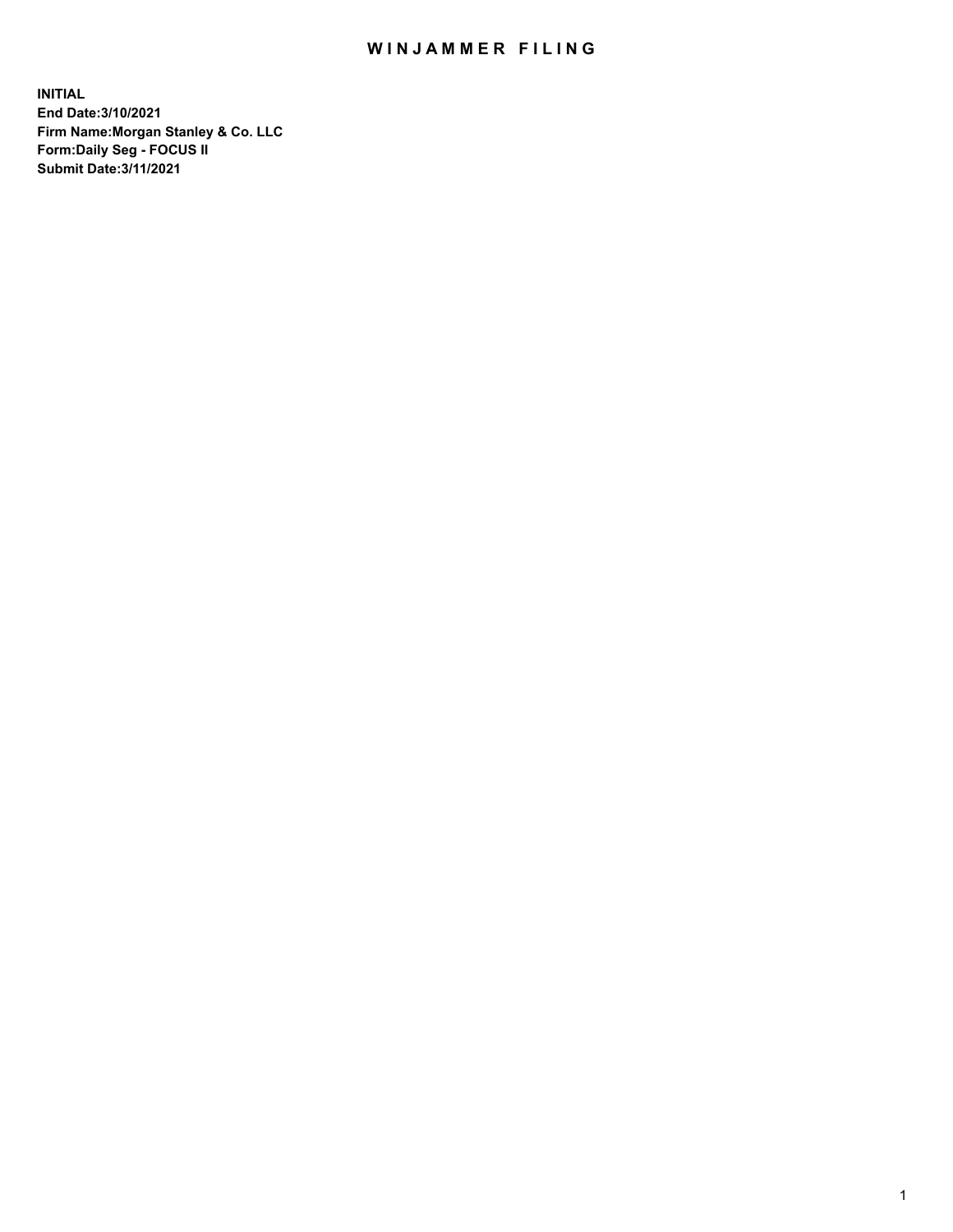**INITIAL End Date:3/10/2021 Firm Name:Morgan Stanley & Co. LLC Form:Daily Seg - FOCUS II Submit Date:3/11/2021 Daily Segregation - Cover Page**

| Name of Company                                                                                                                                                                                                                                                                                                                | <b>Morgan Stanley &amp; Co. LLC</b>                    |
|--------------------------------------------------------------------------------------------------------------------------------------------------------------------------------------------------------------------------------------------------------------------------------------------------------------------------------|--------------------------------------------------------|
| <b>Contact Name</b>                                                                                                                                                                                                                                                                                                            | <b>Ikram Shah</b>                                      |
| <b>Contact Phone Number</b>                                                                                                                                                                                                                                                                                                    | 212-276-0963                                           |
| <b>Contact Email Address</b>                                                                                                                                                                                                                                                                                                   | Ikram.shah@morganstanley.com                           |
| FCM's Customer Segregated Funds Residual Interest Target (choose one):<br>a. Minimum dollar amount: ; or<br>b. Minimum percentage of customer segregated funds required:% ; or<br>c. Dollar amount range between: and; or<br>d. Percentage range of customer segregated funds required between:% and%.                         | 235,000,000<br><u>0</u><br>0 Q<br>0 Q                  |
| FCM's Customer Secured Amount Funds Residual Interest Target (choose one):<br>a. Minimum dollar amount: ; or<br>b. Minimum percentage of customer secured funds required:% ; or<br>c. Dollar amount range between: and; or<br>d. Percentage range of customer secured funds required between: % and %.                         | 140,000,000<br><u>0</u><br><u>00</u><br>0 <sub>0</sub> |
| FCM's Cleared Swaps Customer Collateral Residual Interest Target (choose one):<br>a. Minimum dollar amount: ; or<br>b. Minimum percentage of cleared swaps customer collateral required:% ; or<br>c. Dollar amount range between: and; or<br>d. Percentage range of cleared swaps customer collateral required between:% and%. | 92,000,000<br><u>0</u><br>0 Q<br>00                    |

Attach supporting documents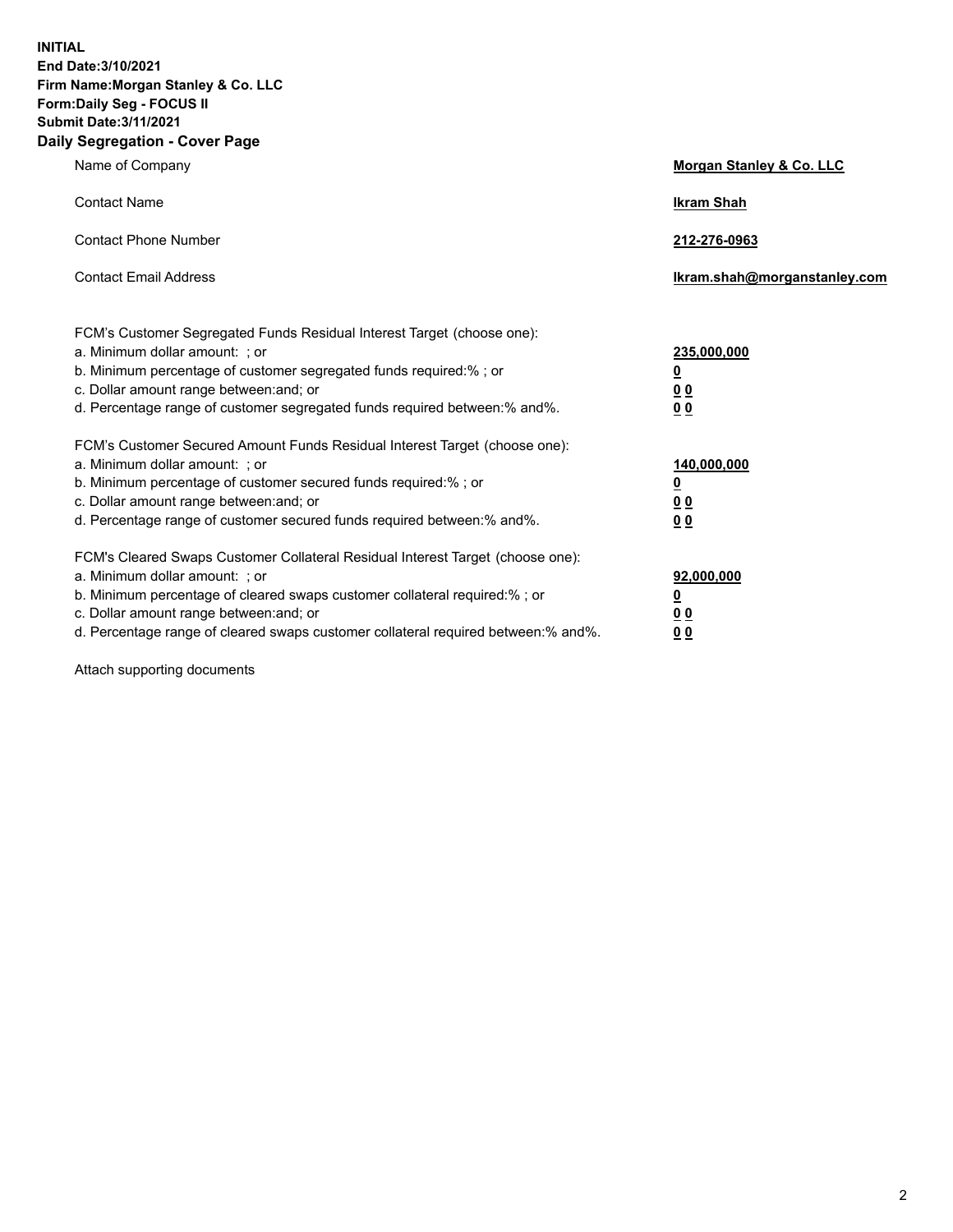## **INITIAL End Date:3/10/2021 Firm Name:Morgan Stanley & Co. LLC Form:Daily Seg - FOCUS II Submit Date:3/11/2021**

**Daily Segregation - Secured Amounts** Foreign Futures and Foreign Options Secured Amounts Amount required to be set aside pursuant to law, rule or regulation of a foreign government or a rule of a self-regulatory organization authorized thereunder 1. Net ledger balance - Foreign Futures and Foreign Option Trading - All Customers A. Cash **4,577,396,862** [7315] B. Securities (at market) **2,285,627,513** [7317] 2. Net unrealized profit (loss) in open futures contracts traded on a foreign board of trade **725,261,974** [7325] 3. Exchange traded options a. Market value of open option contracts purchased on a foreign board of trade **19,090,829** [7335] b. Market value of open contracts granted (sold) on a foreign board of trade **-16,988,992** [7337] 4. Net equity (deficit) (add lines 1. 2. and 3.) **7,590,388,186** [7345] 5. Account liquidating to a deficit and account with a debit balances - gross amount **45,337,891** [7351] Less: amount offset by customer owned securities **-43,998,557** [7352] **1,339,334** 6. Amount required to be set aside as the secured amount - Net Liquidating Equity Method (add lines 4 and 5) 7. Greater of amount required to be set aside pursuant to foreign jurisdiction (above) or line 6. FUNDS DEPOSITED IN SEPARATE REGULATION 30.7 ACCOUNTS 1. Cash in banks A. Banks located in the United States **373,972,250** [7500] B. Other banks qualified under Regulation 30.7 **896,710,818** [7520] **1,270,683,068** 2. Securities A. In safekeeping with banks located in the United States **529,803,840** [7540] B. In safekeeping with other banks qualified under Regulation 30.7 **22,354,719** [7560] **552,158,559** 3. Equities with registered futures commission merchants A. Cash **22,931,207** [7580] B. Securities **0** [7590] C. Unrealized gain (loss) on open futures contracts **-405,898** [7600] D. Value of long option contracts **0** [7610] E. Value of short option contracts **0** [7615] **22,525,309** [7620] 4. Amounts held by clearing organizations of foreign boards of trade A. Cash **0** [7640] B. Securities **0** [7650] C. Amount due to (from) clearing organization - daily variation **0** [7660] D. Value of long option contracts **0** [7670] E. Value of short option contracts **0** [7675] **0** [7680] 5. Amounts held by members of foreign boards of trade A. Cash **3,501,863,981** [7700]

- 
- 
- C. Unrealized gain (loss) on open futures contracts **725,667,873** [7720]
- D. Value of long option contracts **19,090,829** [7730]
- 
- 6. Amounts with other depositories designated by a foreign board of trade **0** [7760]
- 7. Segregated funds on hand **0** [7765]
- 8. Total funds in separate section 30.7 accounts **7,808,469,581** [7770]
- 9. Excess (deficiency) Set Aside for Secured Amount (subtract line 7 Secured Statement Page 1 from Line 8)
- 10. Management Target Amount for Excess funds in separate section 30.7 accounts **140,000,000** [7780]
- 11. Excess (deficiency) funds in separate 30.7 accounts over (under) Management Target **76,742,061** [7785]

**0** [7305]

[7354] **7,591,727,520** [7355]

**7,591,727,520** [7360]

[7530]

[7570]

 B. Securities **1,733,468,954** [7710] E. Value of short option contracts **-16,988,992** [7735] **5,963,102,645** [7740] **216,742,061** [7380]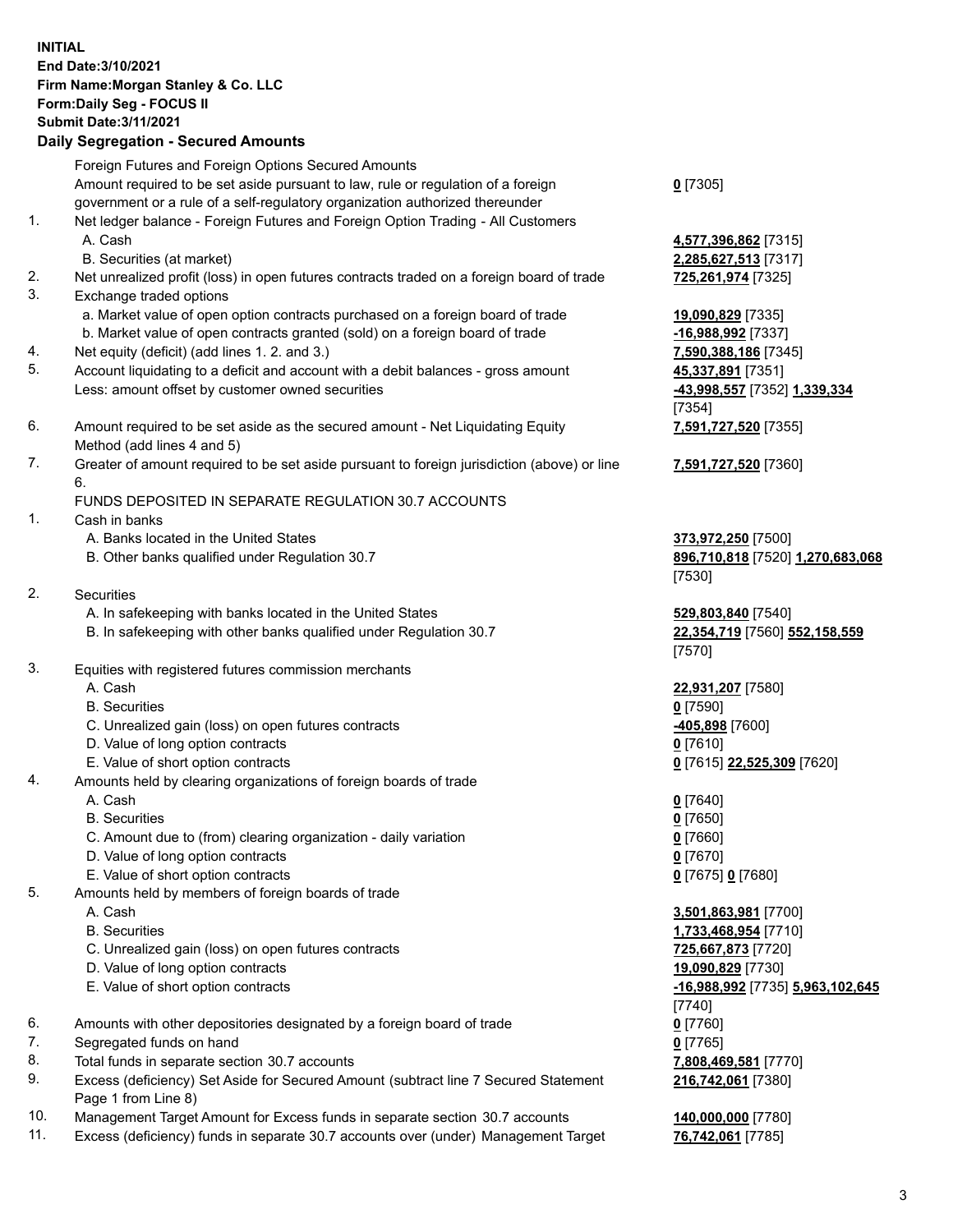**INITIAL End Date:3/10/2021 Firm Name:Morgan Stanley & Co. LLC Form:Daily Seg - FOCUS II Submit Date:3/11/2021 Daily Segregation - Segregation Statement** SEGREGATION REQUIREMENTS(Section 4d(2) of the CEAct) 1. Net ledger balance A. Cash **16,037,491,285** [7010] B. Securities (at market) **8,105,510,532** [7020] 2. Net unrealized profit (loss) in open futures contracts traded on a contract market **1,060,745,386** [7030] 3. Exchange traded options A. Add market value of open option contracts purchased on a contract market **665,459,288** [7032] B. Deduct market value of open option contracts granted (sold) on a contract market **-391,954,442** [7033] 4. Net equity (deficit) (add lines 1, 2 and 3) **25,477,252,049** [7040] 5. Accounts liquidating to a deficit and accounts with debit balances - gross amount **314,798,641** [7045] Less: amount offset by customer securities **-309,439,581** [7047] **5,359,060** [7050] 6. Amount required to be segregated (add lines 4 and 5) **25,482,611,109** [7060] FUNDS IN SEGREGATED ACCOUNTS 7. Deposited in segregated funds bank accounts A. Cash **4,219,874,279** [7070] B. Securities representing investments of customers' funds (at market) **0** [7080] C. Securities held for particular customers or option customers in lieu of cash (at market) **1,249,534,245** [7090] 8. Margins on deposit with derivatives clearing organizations of contract markets A. Cash **13,198,725,945** [7100] B. Securities representing investments of customers' funds (at market) **0** [7110] C. Securities held for particular customers or option customers in lieu of cash (at market) **6,855,976,287** [7120] 9. Net settlement from (to) derivatives clearing organizations of contract markets **60,524,581** [7130] 10. Exchange traded options A. Value of open long option contracts **665,459,288** [7132] B. Value of open short option contracts **-391,954,442** [7133] 11. Net equities with other FCMs A. Net liquidating equity **7,788,194** [7140] B. Securities representing investments of customers' funds (at market) **0** [7160] C. Securities held for particular customers or option customers in lieu of cash (at market) **0** [7170] 12. Segregated funds on hand **0** [7150] 13. Total amount in segregation (add lines 7 through 12) **25,865,928,377** [7180] 14. Excess (deficiency) funds in segregation (subtract line 6 from line 13) **383,317,268** [7190] 15. Management Target Amount for Excess funds in segregation **235,000,000** [7194]

16. Excess (deficiency) funds in segregation over (under) Management Target Amount Excess

**148,317,268** [7198]